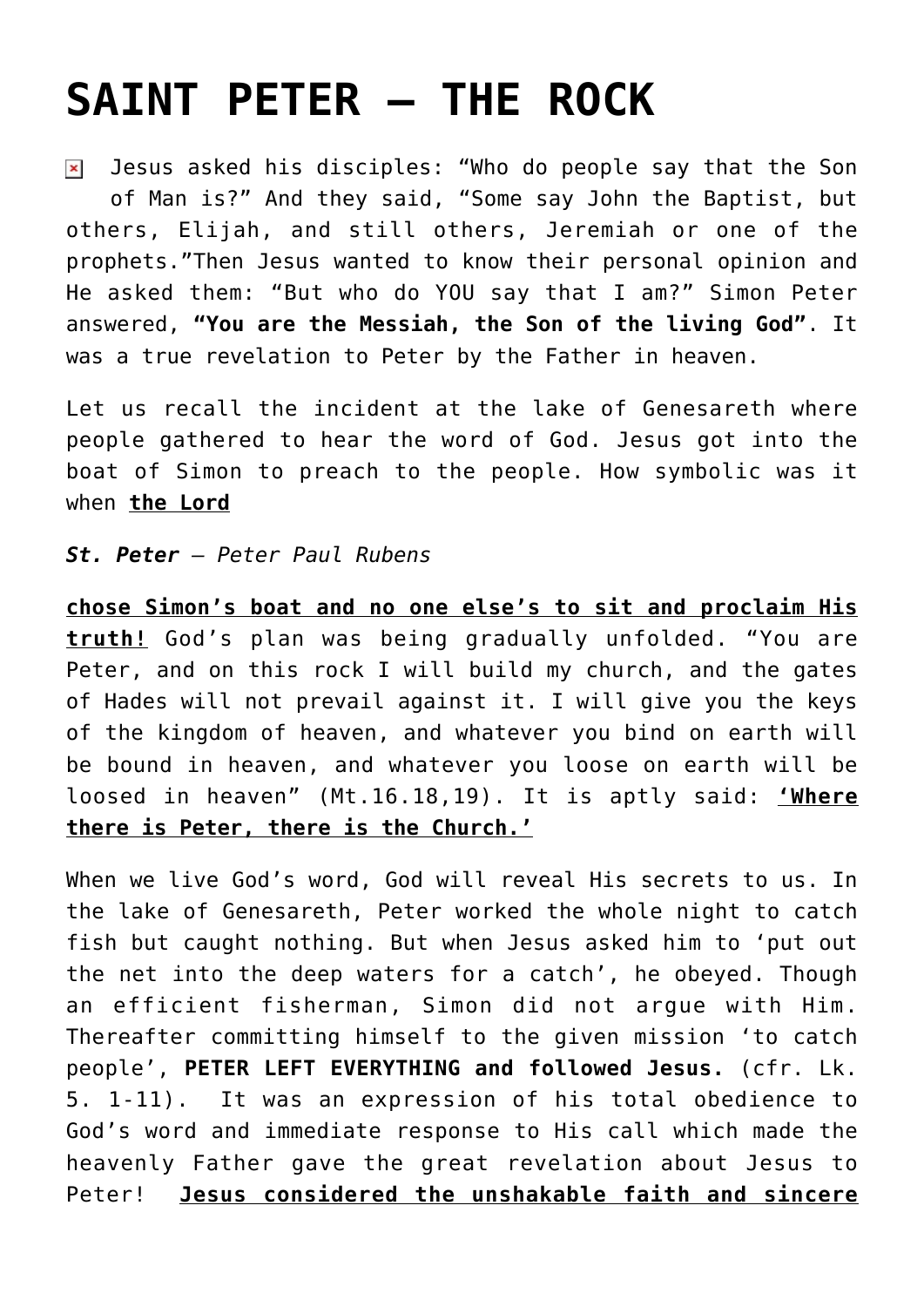**loyalty of Peter to be as a rock.** We too are called to have this faith and loyal commitment to the Lord. The Catechism of Catholic Church teaches that 'faith is man's response to God's word' (CCC. 26, 166). "By the saving word of God, faith is nourished in the heart of the believers. The proclamation does not stop with a teaching; it elicits the response of faith as **consent and commitment"** (CCC. 1102). Peter was an example of this faith to all the flock of Christ.

From the early Church, Peter was the Apostle who was leading the 'members of the household of God' (Eph. 2.19), the Church. On Pentecost day Peter stood up and boldly proclaimed to the crowd: "Men of Judea and all who live in Jerusalem,….you that are Israelites,….. let this be known to you, and listen to what I say. Jesus of Nazareth, a man attested to you by God with deeds and power, wonders and signs that God did through him among you, as you yourselves know – this man, handed over to you according to the definite plan and foreknowledge of God, you crucified and killed by the hands of those outside the law. But God raised him up, having freed him from death, because it was impossible for him to be held in its power…..Therefore let the entire house of Israel know with certainty that God has made him both Lord and Messiah (Christ), this Jesus whom you crucified". (cfr. Acts. 2, 14-36)

"Day by day the Lord added to their number those who were being saved." (2,47). Due to weak human nature, factions, confusion and disagreements did come at times among the believers; it was Peter who was the leader of the councils where they discussed the matter. While writing the Jerusalem Council's letter to the believers, he wrote: "It has seemed good to the Holy Spirit and to us…." Yes, it is the Holy Spirit of God who ultimately leads the Church through weak human instruments. In the words of St. Paul: **"Such is the confidence that we have through Christ toward God. Not that we are competent of ourselves to claim anything as coming from**